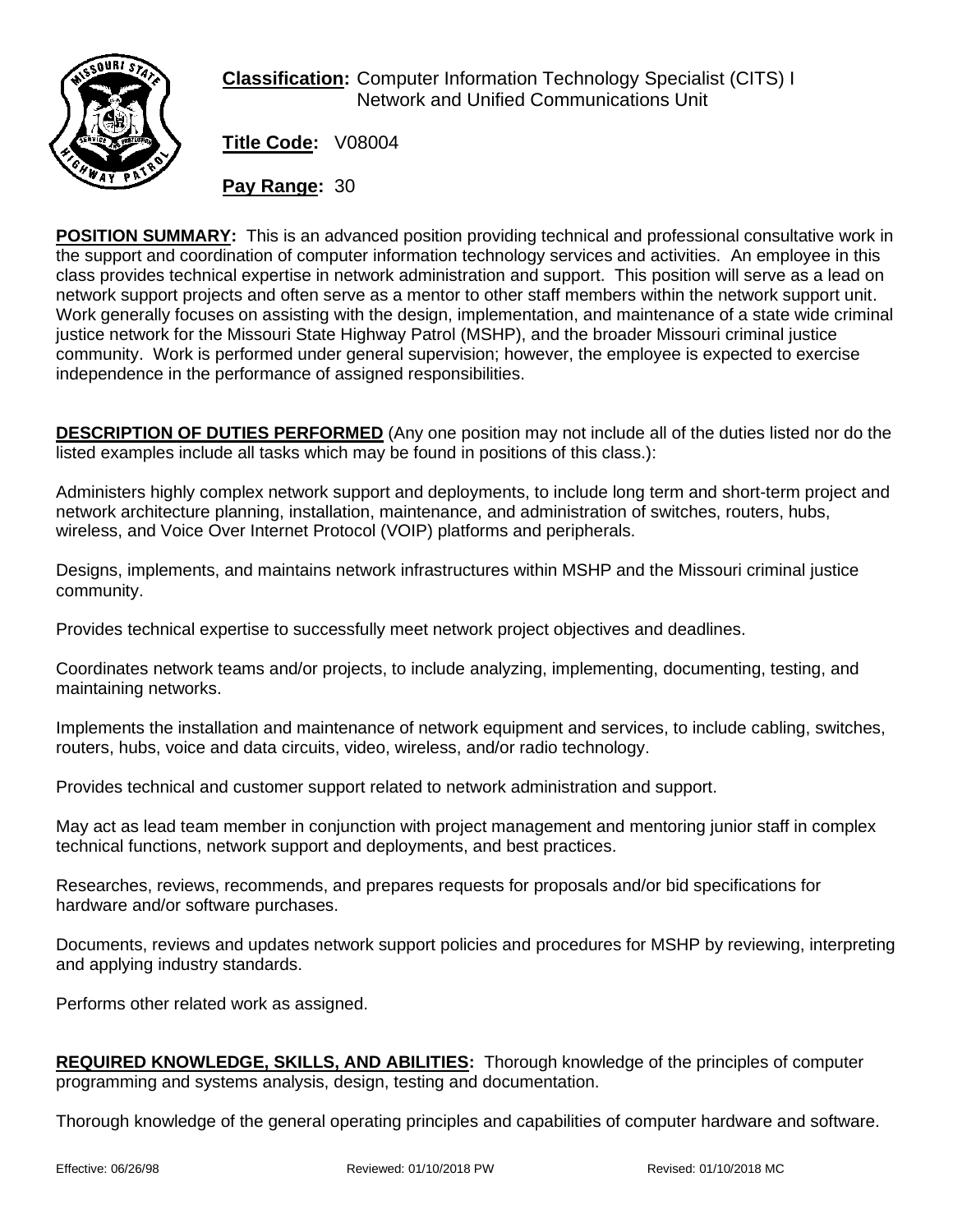## **Classification:** Computer Information Technology Specialist (CITS) I Page 2 Network and Unified Communications Unit

Thorough knowledge of networking fundamentals, routing protocols, and switch configuration.

Thorough knowledge of or ability to learn the Criminal Justice Information Services (CJIS) Security Policy.

Thorough knowledge of or ability to learn the MULES system as it relates to the technical connectivity and CJIS Security requirements.

Considerable knowledge of software reference libraries and related utility programs.

Considerable knowledge of computer security systems and procedures.

Considerable knowledge of computer networking and telecommunications.

Considerable knowledge of computer operating systems.

Working knowledge of or ability to learn the agency's automated information systems.

Working knowledge of or ability to learn the agency's functions and their interrelationships.

Working knowledge of the principles of cost benefit analysis.

Working knowledge of the principles of project management.

Working knowledge of the principles of disaster recovery.

Working knowledge of the procurement process.

Working knowledge of continuing trends and developments in computer hardware and software.

Working knowledge of various computer platforms.

Working knowledge of the information strategic planning process.

Working knowledge of the systems management process.

Possess good organizational skills.

Possess research and analysis skills.

Ability to utilize project management tools.

Ability to prepare and interpret computer program documentation.

Ability to prepare and maintain standards, policies, procedures, guidelines and technical manuals.

Ability to troubleshoot and resolve hardware and/or software problems.

Ability to train and assist less experienced personnel.

Ability to create and present materials for training programs.